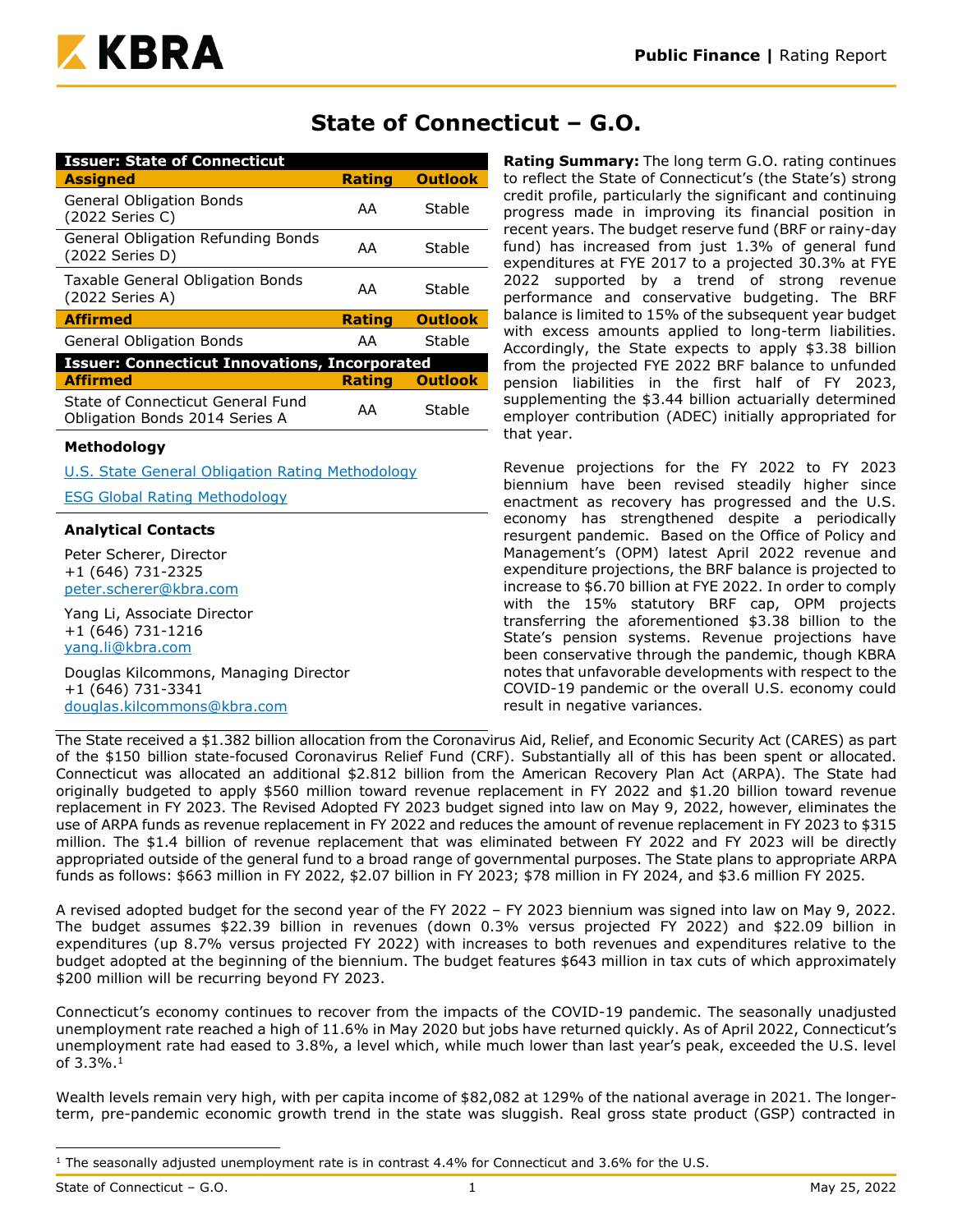seven of the last fourteen years. KBRA continues to monitor economic growth in the context of the broad recovery since the early stages the pandemic with an eye toward the possible impact of further virus-related difficulties and developing macroeconomic headwinds.

The State has high debt levels, but this partly reflects its practice of issuing general obligation debt for certain university projects and for purposes that municipal entities and counties fund in other states, such as local school construction. Fixed costs (debt service, OPEB and pension) were 19.6% of general government expenditures in FY 2021, which KBRA views as high. Debt amortization is favorable with 73% of general obligation debt retired within 10 years.

The Stable Outlook reflects the diversity and high wealth levels of the economic base and strong reserve position which provides a good framework for future operations.

#### **Key Credit Considerations**

The rating actions reflect the following key credit considerations:

Credit Positives

- State is projected to complete FY 2022 with a fully funded budget reserve fund exceeding 15% of general fund expenditures and is positioned to direct surplus resources toward supplemental pension contributions for a third consecutive year.
- Strong financial management framework for tracking revenues, monitoring budget performance and a history of making required adjustments.
- Strong wealth levels with the highest per capita personal income level among all states.

Credit Challenges

- Lower relative growth in the economic indicators of population, employment and gross state product, although there are very recent signs of growth in population.
- Unfunded pension liabilities and tax-supported debt burden are high relative to personal income, each exceeding by more than 3.0x the respective U.S. averages. However, the State borrows for many local purposes and the comparison on a combined state and local basis is more moderate.

#### **Rating Sensitivities**

Stronger economic growth trends than what have been experienced since the Great Recession.

Stronger economic growth trends than what have been experienced since the Great Recession.  $+$ 

- Structural operating deficits in the general fund.
- Weakening in the State's employment base and economic activity.

| <b>Rating Highlights</b>                                  |           |
|-----------------------------------------------------------|-----------|
| Per Capita Personal Income (2021) (in dollars)            | \$82,082  |
| as a $%$ of U.S.                                          | 129%      |
| Population (2021)                                         | 3,605,597 |
| Growth 2010 to 2021                                       | 0.7%      |
| Real GDP, % Change 2010 to 2021                           |           |
| Connecticut                                               | 0.6%      |
| New England                                               | 15.2%     |
| United States                                             | 24.1%     |
| Budget Reserve Fund Balance (\$ in millions)              |           |
| FYE 2017                                                  | \$213     |
| <b>FYE 2018</b>                                           | \$1,185   |
| FYE 2019                                                  | \$2,506   |
| <b>FYE 2020</b>                                           | \$3,013   |
| <b>FYE 2021</b>                                           | \$3,112   |
| FYE 2022 Estimated $^1$                                   | \$6,695   |
| Pro Forma Direct Debt (\$ in millions)                    | \$26,739  |
| Net Pension Liability <sup>2</sup> (\$ in millions)       | \$36,430  |
| Fixed Costs as a % of Governmental Expenditures (FY 2021) | 19.6%     |

<sup>1</sup>Statute limits the BRF balance to 15% of the subsequent year's budget. To comply with this requirement, the State anticipates applying \$3.382 billion of this projected balance toward the State's pension liabilities as a supplemental contribution in addition to the ADEC.

<sup>2</sup>Reflects 6/30/2021 measurement date for SERS and TRS and 6/30/2020 for JRS.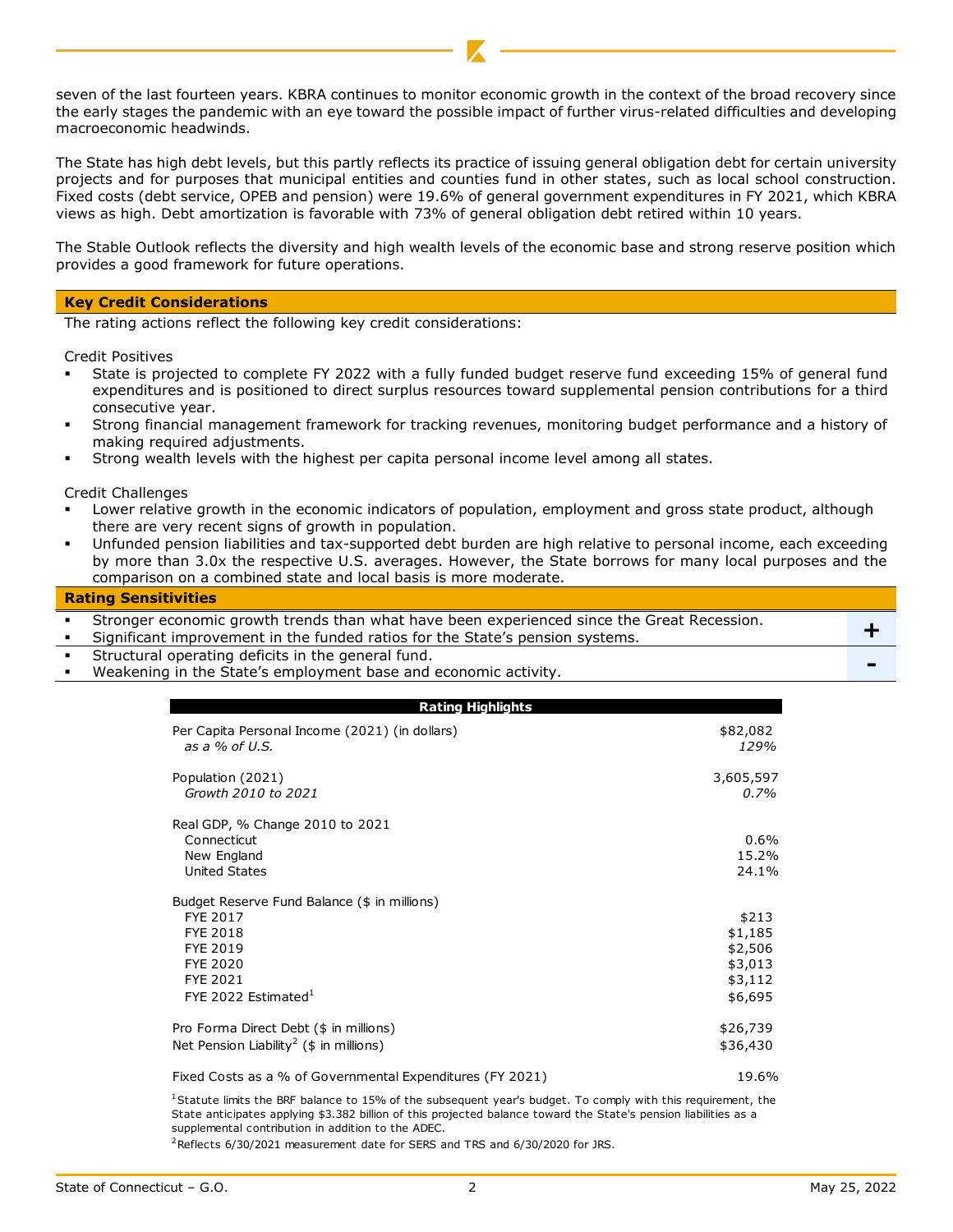| <b>Rating Determinants (RD)</b>                           |       |
|-----------------------------------------------------------|-------|
| 1. Management Structure, Budgeting Practices and Policies | AA+   |
| 2. Debt and Additional Continuing Obligations             | A+    |
| 3. Financial Performance and Liquidity Position           | AA    |
| 4. State Resource Base                                    | $AA-$ |

A detailed review of each rating determinant as well as an assessment of Bankruptcy and additional details about ESG Management can be found in KBRA's [report](https://www.kbra.com/documents/report/60833/state-of-connecticut-general-obligation-bonds-2022-series-a-and-2022-series-b-social-bonds-rating-report) dated December 10, 2021. Updates to ESG Management and rating determinants 2 through 4 can be found below.

## **ESG Management Update**

KBRA typically analyzes Environmental, Social, and Governance (ESG) factors through the lens of how issuers plan for and manage relevant ESG risks and opportunities. More information on KBRA's approach to ESG risk management in public finance ratings can be found [here.](https://www.kbra.com/documents/report/56672/states-kbra-s-framework-for-incorporating-esg-risk-management-in-credit-ratings) Over the medium-term, public finance issuers will likely need to prioritize ESG risk management and disclosure with the likelihood of expansions in ESG-related regulation and rising investor focus on ESG issues.

# **Environmental Factors**

In May 2022, Governor Ned Lamont signed legislation, Senate Bill 10: An Act Concerning Climate Change Mitigation, that updated State statute on greenhouse gas (GHG) emissions reductions. A newly added requirement is to eliminate GHG emissions from electricity supplied to electric customers in the State by 2040. The Governor also signed Senate Bill 4: An Act Concerning the Connecticut Clean Air Act, which includes updated mandates on transitioning the State's vehicle fleet away from fossil fuels. For example, the Connecticut Clean Air Act now requires 100% of state-owned and leased cars and light duty trucks to be battery electric vehicles by 2030.

#### TITT **Governance Factors**

Cybersecurity: Following Connecticut's information technology initiatives in 2020 and 2021, including investments in cyber risk management, the State published its Cybersecurity Strategy (the "Strategy") in March 2022. The Strategy's four objectives are addressing the shortage of cyber skills, expanding public outreach and information sharing, ensuring secure state systems with a centralized cybersecurity program, and preparing for attacks through resilience planning.

## **RD 2: Debt and Additional Continuing Obligations Update**

#### **Tax-Supported Debt**

Connecticut's state tax-supported debt burden is high relative to population, personal income, and gross state product, ranking among the most highly indebted (top 5%) of states by all three metrics. The debt burden partly reflects the State's practice of issuing general obligation debt for certain university projects and purposes that municipal entities and counties fund in other states, including school construction. Connecticut has not had a county form of government since 1960. The State's debt burden compares more favorably when assessed on the basis of aggregate state and local borrowing according to data from the U.S. Census Bureau's Annual Survey of State and Local Government Finances, ranking within the highest 20% of states by this more inclusive measure.

|                                                                                                                      | <b>Figure 1</b> |                          |          | <b>Figure 2</b> |                          |                                                                                                     |             |             |                         |
|----------------------------------------------------------------------------------------------------------------------|-----------------|--------------------------|----------|-----------------|--------------------------|-----------------------------------------------------------------------------------------------------|-------------|-------------|-------------------------|
| Pro Forma Direct Tax-Supported Debt<br><b>Principal Amount Outstanding</b>                                           |                 |                          |          |                 |                          | Debt Ratios <sup>1</sup><br>(in dollars)                                                            |             |             |                         |
| (dollars in millions)                                                                                                |                 |                          |          |                 |                          |                                                                                                     | Connecticut | Average of  | <b>Connecticut Rank</b> |
|                                                                                                                      | 2/15/2018       | 2/1/2019                 | 5/1/2020 | 2/1/2021        | $2/1/2022^1$             |                                                                                                     |             | U.S. States | Among the 50 States     |
| General Obligation Bonds                                                                                             | \$14,038        | \$15,008                 | \$14,005 | \$14,629        | \$14,994                 | Tax-Supported Debt:                                                                                 |             |             |                         |
| General Obligation Bond Anticipation Notes                                                                           | 400             | $\overline{\phantom{a}}$ | -        |                 | $\overline{\phantom{a}}$ | Per Capita                                                                                          | \$7,415     | \$1,630     | Highest 5%              |
| Pension Obligation Bonds (GO) <sup>2</sup>                                                                           | 2.370           | 2.368                    | 2.394    | 2.411           | 2.434                    | as a % of Personal Income                                                                           | $9.6\%$     | 2.7%        | Highest 5%              |
| UConn 2000 Bonds (GO)                                                                                                | 1.421           | 1,635                    | 1.569    | 1,661           | 1,535                    | as a % of GSP                                                                                       | $9.7\%$     | 2.6%        | Highest 5%              |
| <b>Total General Obligation Debt</b>                                                                                 | 18,228          | 19.011                   | 17.968   | 18.701          | 18,963                   |                                                                                                     |             |             |                         |
| Special Tax Obligation Bonds                                                                                         | 5,540           | 5,958                    | 5,575    | 6,102           | 7,095                    | Aggregate State and Local Debt:                                                                     |             |             |                         |
| Other                                                                                                                | 302             | 257                      | 216      | 244             | 250                      | Per Capita                                                                                          | \$15,034    | \$9,656     | Highest 5%              |
| State Guaranteed City of Hartford Debt                                                                               | -               | 516                      | 488      | 494             | 431                      | as a % of Personal Income                                                                           | 19.8%       | 17.2%       | Highest 20%             |
| <b>Total Direct Tax-Supported Debt</b>                                                                               | 24,071          | 25,741                   | 24,246   | 25,540          | 26,739                   | as a % of GSP                                                                                       | 18.6%       | 14.8%       | Highest 10%             |
| Source: POS and historic GO Official Statements.                                                                     |                 |                          |          |                 |                          | Source: U.S. Census Bureau, U.S. Bureau of Economic Activity, Credit Scope, and Annual Disclosures. |             |             |                         |
| <sup>1</sup> General Obligation Bond balance adjusted to include \$500 million in currently offered new money bonds. |                 |                          |          |                 |                          | <sup>1</sup> Includes currently offered bonds.                                                      |             |             |                         |
| 200 studies in consideration to a constant in a series studies in security                                           |                 |                          |          |                 |                          |                                                                                                     |             |             |                         |

Includes accreted value of capital appreciation bonds.

3 Includes lease financing, tax increment financings, CHFA Supportive Housing Bonds and CHFA

#### **Pensions**

Funding status of the State's two major pension plans: the State Employee's Retirement System (SERS) and the State Teacher's Retirement System (TRS) remains among the lowest for U.S. States. The State has funded the full actuarially determined employer contribution (ADEC) to SERS since 2012 and TRS since 2006 but funded status of the two plans has remained weak in part because actual investment returns have lagged assumptions. The transition to more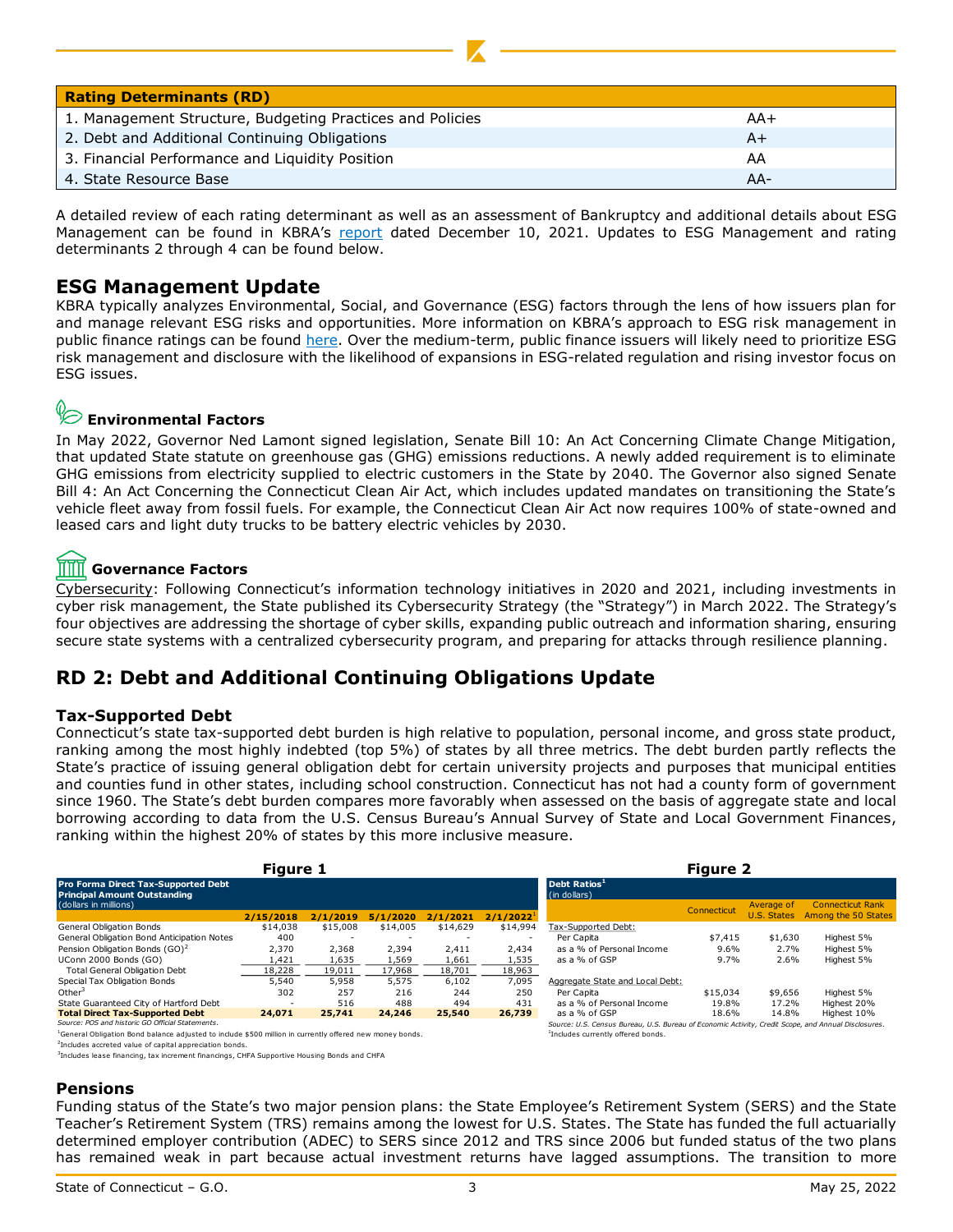conservative return assumptions in recent years since 2016 and supplemental contributions beyond the ADEC in each of the last two years have been supportive of funding progress.

| <b>Figure 3</b>                                               |             |                           |                                                |  |  |  |  |  |  |
|---------------------------------------------------------------|-------------|---------------------------|------------------------------------------------|--|--|--|--|--|--|
| <b>Net Pension Liability Ratios (GASB 67)</b><br>(in dollars) |             |                           |                                                |  |  |  |  |  |  |
|                                                               | Connecticut | Average of<br>U.S. States | <b>Connecticut Rank</b><br>Among the 50 States |  |  |  |  |  |  |
| Net Pension Liability:                                        |             |                           |                                                |  |  |  |  |  |  |
| Per Capita                                                    | \$10,103    | \$1,934                   | Highest 5%                                     |  |  |  |  |  |  |
| as a % of Personal Income                                     | 13.0%       | 3.2%                      | Highest 10%                                    |  |  |  |  |  |  |
| as a % of GSP                                                 | 13.2%       | $3.2\%$                   | Highest 10%                                    |  |  |  |  |  |  |

- The Revenue Volatility Cap requires that estimated and final personal income tax and pass-through entity tax receipts, in excess of a formula driven threshold<sup>2</sup> is directed to the BRF. Volatility cap deposits totaling \$2.67 to the BRF are projected following the close of FY 2022.
- State statute additionally requires unappropriated general fund surpluses remaining at year-end be directed to the BRF. Transfers totaling \$915 million to the BRF are projected for FY 2022 per this requirement.

|                                                                                                                                                                                                                                                                                                                                                                                                                                                                                                                                                                                                                                                                                                                                                                                                                                                                                                                                                                            |                                                                                                                                                                                           |               | Connecticut                        |                 | Average of<br><b>U.S. States</b> |                          | <b>Connecticut Rank</b><br>Among the 50 States |                          |                          |                          |
|----------------------------------------------------------------------------------------------------------------------------------------------------------------------------------------------------------------------------------------------------------------------------------------------------------------------------------------------------------------------------------------------------------------------------------------------------------------------------------------------------------------------------------------------------------------------------------------------------------------------------------------------------------------------------------------------------------------------------------------------------------------------------------------------------------------------------------------------------------------------------------------------------------------------------------------------------------------------------|-------------------------------------------------------------------------------------------------------------------------------------------------------------------------------------------|---------------|------------------------------------|-----------------|----------------------------------|--------------------------|------------------------------------------------|--------------------------|--------------------------|--------------------------|
|                                                                                                                                                                                                                                                                                                                                                                                                                                                                                                                                                                                                                                                                                                                                                                                                                                                                                                                                                                            | Net Pension Liability:<br>Per Capita<br>as a % of Personal Income<br>as a % of GSP<br>Source: U.S. Census Bureau, U.S. Bureau of Economic Activity, Credit Scope, and Annual Disclosures. |               | \$10,103                           | 13.0%<br>13.2%  | \$1,934<br>$3.2\%$<br>3.2%       |                          | Highest 5%<br>Highest 10%<br>Highest 10%       |                          |                          |                          |
| The plans have been transitioning the actuarial method for amortization of unfunded liabilities to a level-dollar l<br>from a level percent of payroll (backloaded) basis. The transition for SERS to this more conservative funding me<br>was completed in 2021 with TRS transitioning through 2024. The shift has been a factor in recent and projected incre<br>in the ADEC.                                                                                                                                                                                                                                                                                                                                                                                                                                                                                                                                                                                            |                                                                                                                                                                                           |               |                                    |                 |                                  |                          |                                                |                          |                          |                          |
| State statutes feature several mechanisms to direct excess General Fund resources toward the accelerated pay-c<br>of long-term liabilities.                                                                                                                                                                                                                                                                                                                                                                                                                                                                                                                                                                                                                                                                                                                                                                                                                                |                                                                                                                                                                                           |               |                                    |                 |                                  |                          |                                                |                          |                          |                          |
| The Revenue Volatility Cap requires that estimated and final personal income tax and pass-through entity<br>٠<br>receipts, in excess of a formula driven threshold <sup>2</sup> is directed to the BRF. Volatility cap deposits totaling \$2.6<br>the BRF are projected following the close of FY 2022.<br>State statute additionally requires unappropriated general fund surpluses remaining at year-end be directed to<br>٠<br>BRF. Transfers totaling \$915 million to the BRF are projected for FY 2022 per this requirement.                                                                                                                                                                                                                                                                                                                                                                                                                                         |                                                                                                                                                                                           |               |                                    |                 |                                  |                          |                                                |                          |                          |                          |
| Amounts in the BRF exceeding 15% of the current year's budget are required by statute to be directed toward the<br>down of long-term liabilities. This mechanism resulted in pension contributions exceeding the ADEC totaling \$62 m<br>for FY 2020 and \$1.62 billion in FY 2021. Budget projections now indicate a supplemental contribution of approxima<br>\$3.38 billion from FY 2022 operations, which together with \$3.44 billion already appropriated in fulfillment of the A<br>would result in a \$6.82 billion contribution equivalent to nearly twice the ADEC for FY 2022.                                                                                                                                                                                                                                                                                                                                                                                  |                                                                                                                                                                                           |               |                                    |                 |                                  |                          |                                                |                          |                          |                          |
|                                                                                                                                                                                                                                                                                                                                                                                                                                                                                                                                                                                                                                                                                                                                                                                                                                                                                                                                                                            |                                                                                                                                                                                           |               | Figure 4                           |                 |                                  |                          |                                                |                          |                          |                          |
| <b>State Contributions to SERS and TRS</b><br>FYE June 30 (dollars in millions)                                                                                                                                                                                                                                                                                                                                                                                                                                                                                                                                                                                                                                                                                                                                                                                                                                                                                            |                                                                                                                                                                                           |               |                                    |                 |                                  | 2022                     | 2023                                           | 2024                     | 2025                     | 2026                     |
| Actuarially Determined Employer Contribution                                                                                                                                                                                                                                                                                                                                                                                                                                                                                                                                                                                                                                                                                                                                                                                                                                                                                                                               | \$                                                                                                                                                                                        | 2017<br>2,581 | 2019<br>2018<br>\$2,714<br>\$2,867 | 2020<br>\$2,825 | 2021<br>\$3,057                  | <b>Budget</b><br>\$3,437 | <b>Budget</b><br>\$3,721                       | Projected<br>3,915<br>\$ | Projected<br>\$<br>4,058 | Projected<br>\$<br>4,130 |
| Additional Contributions <sup>+</sup><br><b>Total Contributions</b>                                                                                                                                                                                                                                                                                                                                                                                                                                                                                                                                                                                                                                                                                                                                                                                                                                                                                                        |                                                                                                                                                                                           | 2,581         | 2,714<br>2,867                     | 62<br>2,887     | 1,624<br>4,681                   | 3,382<br>6,819           | 3,721                                          |                          |                          |                          |
| Total Contributions as a % of ADEC<br>Source: State of Connecticut                                                                                                                                                                                                                                                                                                                                                                                                                                                                                                                                                                                                                                                                                                                                                                                                                                                                                                         |                                                                                                                                                                                           | 100%          | 100%<br>100%                       | 102%            | 153%                             | 198%                     | 100%                                           |                          |                          |                          |
| *Additional contributions beyond the ADEC are not budgeted for the current biennium, but surplus General Fund amounts and volatility cap deposits that would otherwise push the<br>Budget Reserve Fund balance above the statutory cap, designated at 15% budgeted expenditures, may be available for this purpose. The \$3.382 billion shown for 2022 is estimated<br>and subject to change.                                                                                                                                                                                                                                                                                                                                                                                                                                                                                                                                                                              |                                                                                                                                                                                           |               |                                    |                 |                                  |                          |                                                |                          |                          |                          |
| Total Fixed Costs<br>Total FY 2021 fixed costs including debt service, pension contributions toward ADEC <sup>3</sup> , and pay-as-you-go C<br>represented 19.6% of governmental expenditures.                                                                                                                                                                                                                                                                                                                                                                                                                                                                                                                                                                                                                                                                                                                                                                             |                                                                                                                                                                                           |               |                                    |                 |                                  |                          |                                                |                          |                          |                          |
| RD 3: Financial Performance and Liquidity Position Update<br>The State's financial position has trended favorably in the last several years as positive revenue performance, pande<br>related federal assistance, and expenditure discipline supported surpluses which were used to restore the balano<br>the State's budget reserve fund (BRF), from 1.1% of appropriations at FYE 2017 to the statutory limit of 15°<br>appropriations at FYE 2020 and FYE 2021. Negotiations with the State Employees Bargaining Agent Coalition this<br>resulted in agreements lasting through FY 2025, with 2.5% general wages increases for FY 2022 (retroactive), FY 2<br>and FY 2024, providing increased certainty for labor expenses.<br>As required by statute, personal income tax and pass-through entity tax receipts above a designated threshold, as<br>as excess surplus funds available at year-end, are applied to the BRF up to the 15% funding cap, after which funds |                                                                                                                                                                                           |               |                                    |                 |                                  |                          |                                                |                          |                          |                          |
| directed to pay long-term liabilities. Per this mechanism, \$62 million in excess funds from FY 2020 operations<br>directed toward supplemental pension contributions above the ADEC in early FY 2021. An additional \$1.62 billio<br>$^2$ The threshold for deposits is adjusted under a statutory formula that is pegged to a base of \$3.15 billion for FY 2017, adji<br>annually by the growth rate of State personal income.                                                                                                                                                                                                                                                                                                                                                                                                                                                                                                                                          |                                                                                                                                                                                           |               |                                    |                 |                                  |                          |                                                |                          |                          |                          |
| <sup>3</sup> Supplemental contributions beyond the ADEC are excluded from this calculation.                                                                                                                                                                                                                                                                                                                                                                                                                                                                                                                                                                                                                                                                                                                                                                                                                                                                                |                                                                                                                                                                                           |               |                                    |                 |                                  |                          |                                                |                          |                          |                          |

#### **Total Fixed Costs**

## **RD 3: Financial Performance and Liquidity Position Update**

<sup>&</sup>lt;sup>2</sup> The threshold for deposits is adjusted under a statutory formula that is pegged to a base of \$3.15 billion for FY 2017, adjusted annually by the growth rate of State personal income.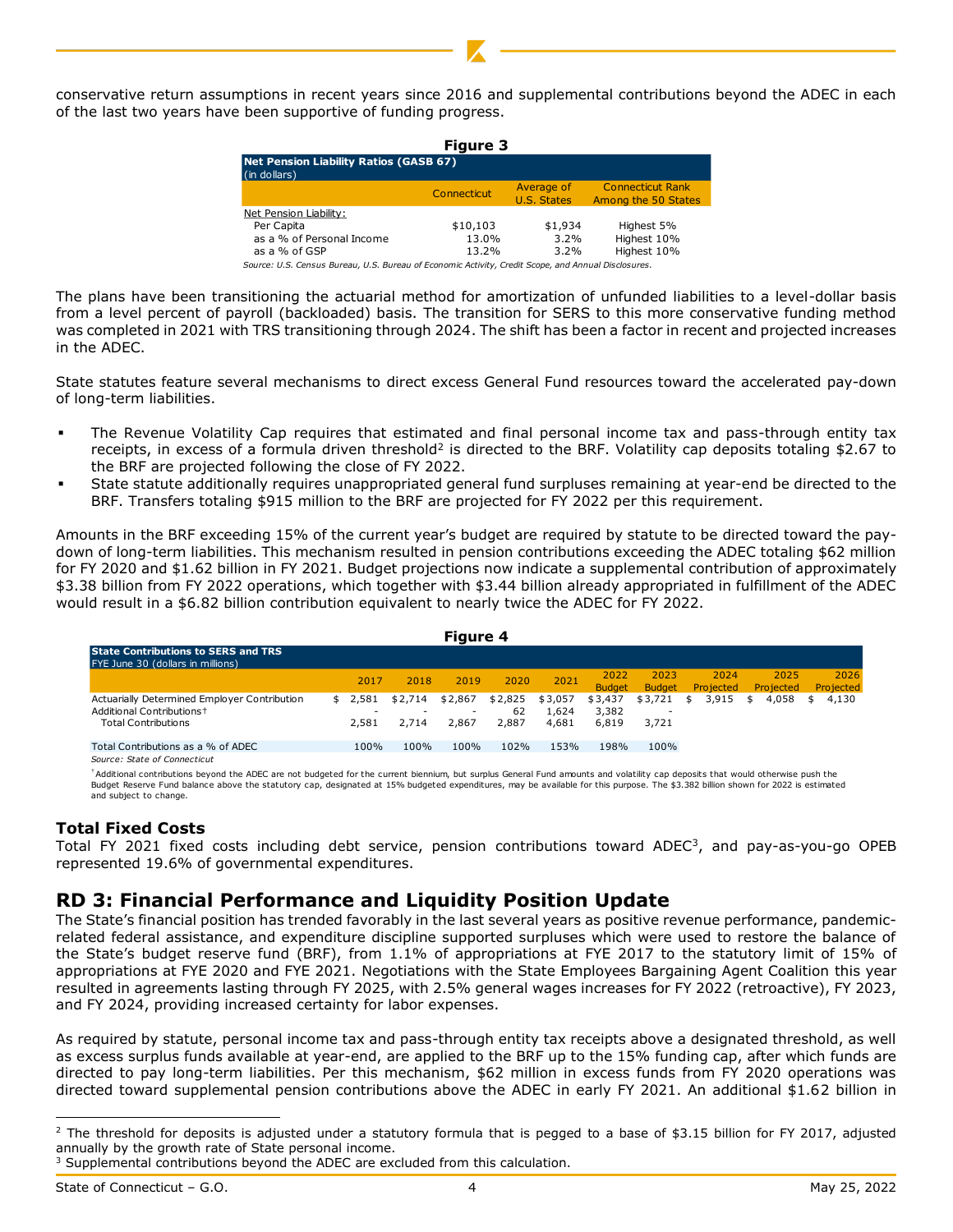excess funds from FY 2021 operations were applied in a similar manner toward pensions in the first half of the current 2022 fiscal year. OPM projects that an even larger surplus of \$3.38 billion will be available to apply in a similar manner toward pensions in the first half of FY 2023.

### **CARES and ARPA**

The State received \$1.382 billion in CARES Act funds in 2020 and \$2.812 billion in ARPA funds in 2021. CARES Act funds were limited to pandemic-related uses and were accounted for outside of the general fund. ARPA funds were more flexible. The State had originally budgeted to apply \$560 million toward revenue replacement in FY 2022 and \$1.20 billion toward revenue replacement in FY 2023. The Revised Adopted FY 2023 budget signed into law on May 9, 2022, however, eliminates the use of ARPA funds as revenue replacement in FY 2022 and reduces the amount of revenue replacement in FY 2023 to \$315 million. The \$1.4 billion of revenue replacement that was eliminated between FY 2022 and FY 2023 will be directly appropriated outside of the general fund to a broad range of governmental purposes. The State plans to appropriate ARPA funds as follows: \$663 million in FY 2022, \$2.07 billion in FY 2023; \$78 million in FY 2024, and \$3.6 million FY 2025.

#### **Projected FY 2022 Operating Results**

OPM projects that the general fund will complete FY 2022 with a sizable surplus. Gross general fund receipts are projected to increase 15.4% YoY to \$25.14 billion as economically sensitive revenues continued to grow despite the periodically resurgent pandemic. Personal income and pass-through entity tax proceeds exceeded the revenue volatility cap by \$2.67 billion, with this excess directed to the BRF resulting in estimated general fund revenues available for appropriation of \$22.47 billion, an increase of 9.4% YoY. Total appropriations are projected in contrast to increase 4.6% YoY to \$20.33 billion. A \$915 million operating surplus is projected after accounting for supplemental appropriations implemented as part of the recently revised FY 2023 budget.

| <b>Figure 5</b>                                                                                             |           |          |           |           |           |                                         |                                                   |                                         |                                                          |  |
|-------------------------------------------------------------------------------------------------------------|-----------|----------|-----------|-----------|-----------|-----------------------------------------|---------------------------------------------------|-----------------------------------------|----------------------------------------------------------|--|
| <b>General Fund Summary Operations</b><br>Budgetary Modified Cash Basis (FYE June 30) (dollars in millions) |           |          |           |           |           |                                         |                                                   |                                         |                                                          |  |
|                                                                                                             |           |          |           |           |           | 2022                                    |                                                   | 2023                                    |                                                          |  |
|                                                                                                             | 2017      | 2018     | 2019      | 2020      | 2021      | Adopted<br><b>Budget</b><br>(6/23/2021) | Revised<br>Adopted<br><b>Budget</b><br>(5/9/2022) | Adopted<br><b>Budget</b><br>(6/23/2021) | <b>Revised</b><br>Adopted<br><b>Budget</b><br>(5/9/2022) |  |
| Revenues                                                                                                    | 17,703    | 19,670   | 20,600    | 19,724    | 21,773    | 21,431                                  | 25,135                                            | 21,413                                  | 23,921                                                   |  |
| Plus BRF Draws                                                                                              | 23        | 483      |           |           |           |                                         |                                                   |                                         |                                                          |  |
| Less Volatility Cap Deposits to BRF                                                                         |           | (1, 471) | (950)     | (530)     | (1,241)   | (969)                                   | (2,669)                                           | (798)                                   | (1,848)                                                  |  |
| Application of ARPA Funds                                                                                   |           |          |           |           |           | 560                                     |                                                   | 1,195                                   | 315                                                      |  |
| Revenues Available for Appropriation                                                                        | 17,726    | 18,681   | 19,650    | 19,194    | 20,531    | 21,022                                  | 22,465                                            | 21,810                                  | 22,388                                                   |  |
| Appropriations (Net Miscellaneous Adjustments)                                                              | (17, 763) | (18,611) | (19, 249) | (19, 189) | (19, 436) | (20, 746)                               | (20, 329)                                         | (21, 534)                               | (22,089)                                                 |  |
| Miscellaneous Adjustments                                                                                   |           | 3        | (0)       | 8         | (0)       |                                         |                                                   |                                         |                                                          |  |
| Prior Year Appropriations Continued into Current FY                                                         | 97        | 60       | 134       | 165       | 139       |                                         |                                                   |                                         |                                                          |  |
| Current Year Appropriations Cont. into Subsequ. FY                                                          | (60)      | (134)    | (165)     | (139)     | (758)     |                                         |                                                   |                                         |                                                          |  |
| Actions Per Adopted FY 2023 Midterm Budget<br>Adjustments Carryforwards/Use of Surplus                      |           |          |           |           |           | $\overline{\phantom{a}}$                | (1,222)                                           |                                         |                                                          |  |
| Operating Surplus (Deficit) <sup>1</sup>                                                                    |           |          | 371       | 39        | 476       | 275                                     | 915                                               | 276                                     | 299                                                      |  |
| Year End Surplus Transfer to BRF <sup>1</sup>                                                               |           |          | (371)     | (39)      | (476)     |                                         |                                                   |                                         |                                                          |  |
| <b>Unappropriated Surplus (Deficit)</b>                                                                     |           |          |           |           |           |                                         |                                                   |                                         |                                                          |  |

*Source: Annual Financial Reports of the State Comptroller, OPM Letter dated May 2, 2022, Revised Adapted 2023 Budget dated May 9, 2022, and POS*

1As required by statute, the projected FY 2022 unappropriated surplus of \$915 million will be transferred to the BRF after the audit of FY 2022 operations and the General Fund surplus is confirmed. Because the BRF balance is already at the specified BRF cap at 15% of subsequent year's budgeted revenues, this balance is required by statute to be directed to outstanding long-term obligations of the State.

The projected \$2.67 billion volatility cap deposit plus the \$915 million surplus are projected to result in \$3.58 billion available for deposit to the BRF, which together with the beginning BRF balance of \$3.11 billion would result in an ending BRF balance of \$6.70 billion, or 30.3% of budgeted FY 2023 appropriations. As required by statute, the State plans to transfer amounts exceeding the BRF cap at 15% of appropriations toward long-term liabilities in the first half of FY 2023. The State plans to direct this amount, estimated at \$3.38 billion, toward pension contributions to SERS and TRS. The contribution would be in addition to the \$3.44 billion already appropriated in satisfaction of the full ADEC for the State's pension obligations, for a total contribution of \$6.82 billion, or 198% of the ADEC.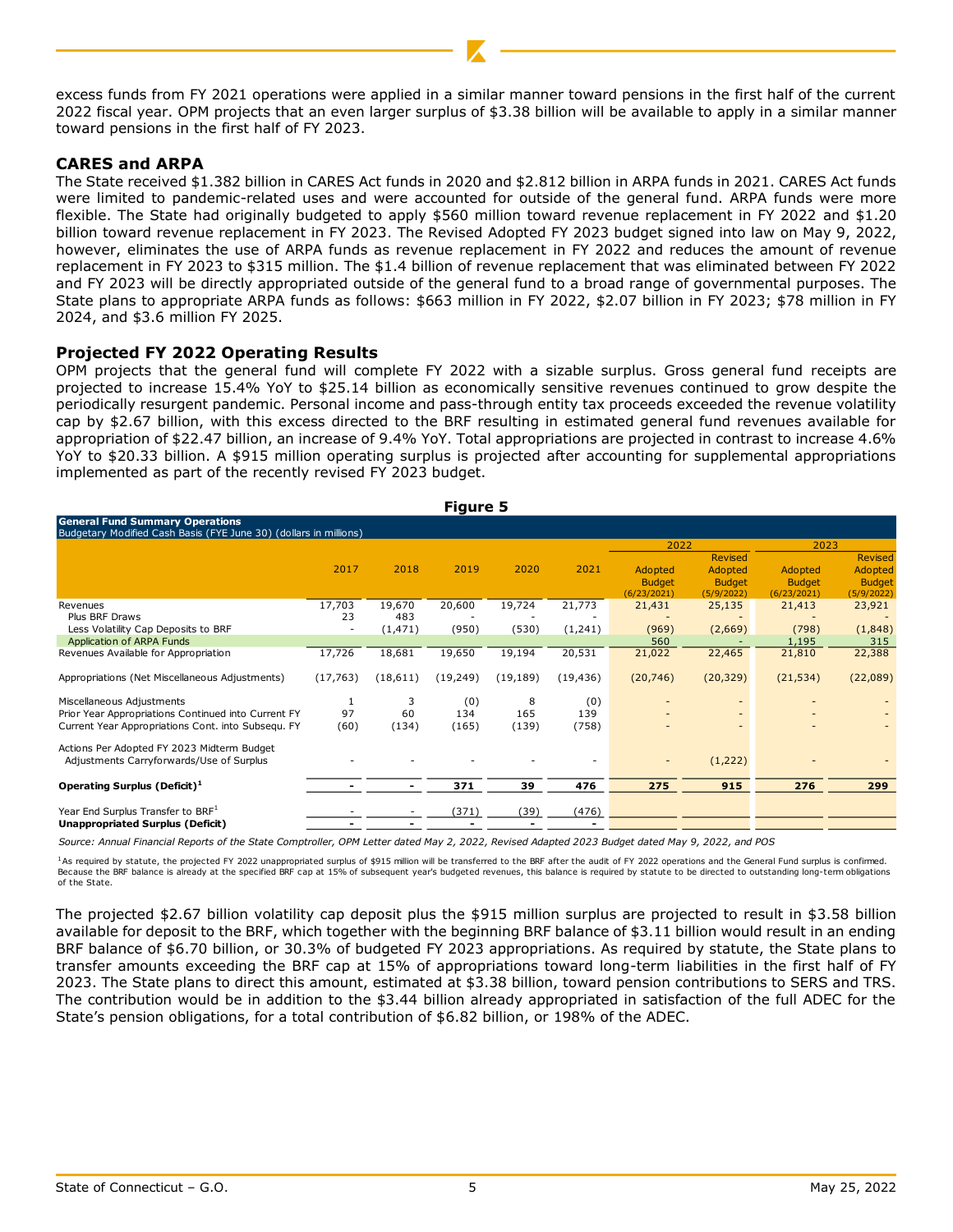#### **Figure 6**

| <b>Budget Reserve Fund Summary Operations</b><br>Budgetary Modified Cash Basis (FYE June 30) (dollars in millions) |      |         |            |           |              |                                         |                                                   |                                         |                                                   |  |  |
|--------------------------------------------------------------------------------------------------------------------|------|---------|------------|-----------|--------------|-----------------------------------------|---------------------------------------------------|-----------------------------------------|---------------------------------------------------|--|--|
|                                                                                                                    |      |         |            |           |              | 2022                                    |                                                   | 2023                                    |                                                   |  |  |
|                                                                                                                    | 2017 | 2018    | 2019       | 2020      | 2021         | Adopted<br><b>Budget</b><br>(6/23/2021) | Revised<br>Adopted<br><b>Budget</b><br>(5/9/2022) | Adopted<br><b>Budget</b><br>(6/23/2021) | Revised<br>Adopted<br><b>Budget</b><br>(5/9/2022) |  |  |
| Beginning BRF Balance                                                                                              | 236  | 213     | 1,185      | 2,506     | 3,013        |                                         | 3,112                                             |                                         | 3,313                                             |  |  |
| Transfers to General Fund                                                                                          | (23) | (483)   |            |           |              |                                         |                                                   |                                         |                                                   |  |  |
| Transfers from General Fund (Outside of Volatility Cap)<br><b>Volatility Cap Deposit</b>                           |      | 1,471   | 371<br>950 | 39<br>530 | 476<br>1,241 |                                         | 915<br>2,669                                      |                                         | 299<br>1,848                                      |  |  |
| <b>Ending BRF Balance Before Statutory</b><br><b>Post-Close Transfers to SERS/TRS</b>                              | 213  | 1,201   | 2,506      | 3,074     | 4,730        |                                         | 6,695                                             |                                         | 5,460                                             |  |  |
| as a % of Subsequent Year Appropriations                                                                           | 1.1% | 6.1%    | 13.1%      | 15.0%     | 22.8%        |                                         | 30.3%                                             |                                         | 24.7%                                             |  |  |
| Statutory Transfer to SERF and TRS Following Year End                                                              |      | (16)    |            | (62)      | (1,618)      |                                         | (3, 382)                                          |                                         | 2,147                                             |  |  |
| <b>Ending BRF Balance After Statutory</b><br><b>Post-Close Transfer to SERS/TRS</b>                                | 213  | 1,185   | 2,506      | 3,013     | 3,112        |                                         | 3,313                                             |                                         | 3,313                                             |  |  |
| as a % of Operating Expenditures                                                                                   | 1.1% | $6.0\%$ | 13.1%      | 15.0%     | 15.0%        |                                         | 15.0%                                             |                                         | 15.0%                                             |  |  |

*Source: Annual Financial Reports of the State Comptroller, OPM Letter dated May 2, 2022, Revised Adopted 2023 Budget dated May 9, 2022, and POS*

#### **Revised Adopted FY 2023 Budget**

A revised adopted budget for the second year of the FY 2022 – FY 2023 biennium was signed into law May 9, 2022. The budget assumes \$22.39 billion in revenues (down 0.4% YoY) and \$22.09 billion in expenditures (up 2.6% from the original FY 2023 budget). Revenue estimates factor in the uncertainty of the current economic environment assuming a modest (0.7%) decline in personal income tax receipts and nearly level sales and use tax receipts.

| <b>Figure 7</b>                                                                           |        |              |          |                               |                 |              |                                   |              |          |                                              |              |                                                   |                                         |              |                                                          |
|-------------------------------------------------------------------------------------------|--------|--------------|----------|-------------------------------|-----------------|--------------|-----------------------------------|--------------|----------|----------------------------------------------|--------------|---------------------------------------------------|-----------------------------------------|--------------|----------------------------------------------------------|
| <b>General Fund Revenues and Expenditures</b>                                             |        |              |          |                               |                 |              |                                   |              |          |                                              |              |                                                   |                                         |              |                                                          |
| Budgetary Modified Cash Basis (FYE June 30) (dollars in millions)                         |        |              |          |                               | Actual          |              |                                   |              |          |                                              |              |                                                   | <b>Budget and Projected</b>             |              |                                                          |
|                                                                                           |        |              |          |                               |                 |              |                                   | 2022         |          |                                              | 2023         |                                                   |                                         |              |                                                          |
|                                                                                           | 2017   | A YOY<br>(%) | 2018     | A YOY<br>(%)                  | 2019            | A YOY<br>(%) | 2020                              | A YOY<br>(%) | 2021     | Adopted<br><b>Budget</b><br>(6/23/2021)      | $\Delta$ (%) | Revised<br>Adopted<br><b>Budget</b><br>(5/9/2022) | Adopted<br><b>Budget</b><br>(6/23/2021) | $\Delta$ (%) | <b>Revised</b><br>Adopted<br><b>Budget</b><br>(5/9/2022) |
| <b>Revenues</b>                                                                           |        |              |          |                               |                 |              |                                   |              |          |                                              |              |                                                   |                                         |              |                                                          |
| Personal Income Tax                                                                       | 8,989  | 19.8%        | 10,770   | $-10.5%$                      | 9,640           | $-2.5%$      | 9,398                             | 10.0%        | 10,340   | 10,361                                       | 14.3%        | 11,841                                            | 10,522                                  | 11.3%        | 11,707                                                   |
| Pass-through Entity Tax                                                                   |        |              |          |                               | 1,172           | 6.0%         | 1,242                             | 24.8%        | 1,550    | 1,486                                        | 47.1%        | 2,186                                             | 1,568                                   | 24.8%        | 1,957                                                    |
| Less: Volatility Cap Deposit                                                              |        |              | (1, 471) |                               | (950)           |              | (530)                             |              | (1, 241) | (969)                                        |              | (2,669)                                           | (978)                                   |              | (1, 848)                                                 |
| Net PIT and Pass-Through Entity Tax                                                       | 8,989  | 3.5%         | 9.299    | 6.1%                          | 9.862           | 2.5%         | 10,109                            | 5.3%         | 10,649   | 10.878                                       | 4.4%         | 11,358                                            | 11.112                                  | 6.3%         | 11.817                                                   |
| Federal Grants (excl. ARPA)                                                               | 1,325  | $-13.7%$     | 1,143    | 82.3%                         | 2,084           | $-13.8%$     | 1,797                             | $-16.7%$     | 1,496    | 1,852                                        | 9.2%         | 2,023                                             | 1,629                                   | 26.4%        | 2,059                                                    |
| Application of ARPA Funds                                                                 |        |              |          |                               |                 |              |                                   |              |          | 560                                          | $-100.0%$    |                                                   | 1,195                                   | $-73.6%$     | 315                                                      |
| Sales and Use Tax                                                                         | 4,192  | 0.2%         | 4,202    | 3.2%                          | 4,338           | $-0.5%$      | 4,318                             | 11.0%        | 4,793    | 4,275                                        | 11.5%        | 4,767                                             | 4,297                                   | 11.2%        | 4,778                                                    |
| Corporate Income Tax                                                                      | 1,038  | $-11.3%$     | 921      | 15.2%                         | 1,061           | $-11.9%$     | 934                               | 23.4%        | 1,153    | 1,116                                        | 21.1%        | 1,351                                             | 1,114                                   | 16.2%        | 1,294                                                    |
| Excise Taxes (Alcohol and Cigarettes)                                                     | 445    | $-1.1%$      | 440      | $-4.2%$                       | 421             | $-0.4%$      | 419                               | 2.6%         | 430      | 400                                          | 0.6%         | 402                                               | 383                                     | 0.9%         | 386                                                      |
| <b>Indian Gaming Payments</b>                                                             | 270    | 1.1%         | 273      | $-6.6%$                       | 255             | $-35.6%$     | 164                               | 39.4%        | 229      | 246                                          | 0.0%         | 246                                               | 252                                     | 0.0%         | 252                                                      |
| Statutory Transfers from Other Funds                                                      | 118    | $-7.3%$      | 110      | 0.0%                          | 110             | 24.0%        | 136                               | $-15.8%$     | 115      | 126                                          | 0.0%         | 126                                               | 122                                     | $-9.8%$      | 110                                                      |
| Other                                                                                     | 1,326  | 36.6%        | 1,811    | $-16.2%$                      | 1,519           | $-48.3%$     | 785                               | 112.3%       | 1,667    | 1,570                                        | 39.7%        | 2.193                                             | 1,706                                   | $-19.3%$     | 1,378                                                    |
| <b>Total Revenues</b>                                                                     | 17,703 | 2.8%         | 18,199   | 8.0%                          | 19,650          | $-2.3%$      | 19,194                            | 7.0%         | 20,531   | 21,021                                       | 6.9%         | 22,466                                            | 21,810                                  | 2.7%         | 22,388                                                   |
| <b>Expenditures</b>                                                                       |        |              |          |                               |                 |              |                                   |              |          |                                              |              |                                                   |                                         |              |                                                          |
| <b>General Government</b>                                                                 | 585    | 10.7%        | 648      | 0.8%                          | 653             | $-2.8%$      | 635                               | 1.8%         | 646      |                                              |              |                                                   |                                         |              |                                                          |
| Public Safety                                                                             | 274    | $-5.3%$      | 260      | 4.7%                          | 272             | 3.2%         | 281                               | 1.3%         | 284      |                                              |              |                                                   |                                         |              |                                                          |
| Conservation and Development                                                              | 181    | 0.0%         | 181      | $-6.2%$                       | 170             | 0.9%         | 172                               | 10.4%        | 189      |                                              |              |                                                   |                                         |              |                                                          |
| Health and Hospitals                                                                      | 1,190  | $-2.2%$      | 1,163    | 2.6%                          | 1,194           | 0.7%         | 1,203                             | 3.4%         | 1,244    |                                              |              |                                                   |                                         |              |                                                          |
| <b>Human Services</b>                                                                     | 3.625  | 18.4%        | 4.292    | 0.5%                          | 4.312           | 1.0%         | 4.357                             | $-2.3%$      | 4,258    |                                              |              |                                                   |                                         |              |                                                          |
| Education, Libraries and Museums                                                          | 5,004  | 0.4%         | 5.025    | 3.7%                          | 5,208           | $-1.0%$      | 5.155                             | 2.9%         | 5,304    |                                              |              |                                                   |                                         |              |                                                          |
| Corrections and Judicial                                                                  | 1,949  | $-2.0%$      | 1,911    | 3.0%                          | 1,968           | 1.8%         | 2,004                             | $-0.5%$      | 1,994    |                                              |              |                                                   |                                         |              |                                                          |
| Debt Service                                                                              | 1,935  | 1.1%         | 1,956    | 13.8%                         | 2,225           | $-0.9%$      | 2,205                             | 0.5%         | 2,216    |                                              |              |                                                   |                                         |              |                                                          |
| Other                                                                                     | 3,020  | 5.1%         | 3,175    | 2.3%                          | 3,247           | $-2.1%$      | 3,179                             | 3.7%         | 3,297    |                                              |              |                                                   |                                         |              |                                                          |
| <b>Total Expenditures</b><br>Correor Annual Financial Donome of the Chate Comptueller ODM | 17,763 | 4.8%         | 18,611   | 3.4%<br>$l$ attackad Mars $2$ | 19,249<br>ר ה ה | $-0.3%$      | 19,189<br>Doulord Adentad 2022 D. | 1.3%         | 19,431   | 20,746<br>algebra detail Mau 0, 2022 and DOC | $-2.0%$      | 20,329                                            | 21,534                                  | 2.6%         | 22,089                                                   |

*Source: Annual Financial Reports of the State Comptroller, OPM Letter dated May 2, 2022, Revised Adopted 2023 Budget dated May 9, 2022 and POS*

The budget provides for \$643 million in tax cuts including:

- \$150 million for suspension of the State excise tax on gasoline for July 1 through November 30;
- \$125 million for a \$250 per-child tax credit for lower and middle-earning families;
- \$100 million to enact millage cap on property taxes for motor vehicles and appropriate funds to make localities whole for revenue reduction resulting from the cap;
- \$60 million to increase the property tax credit from \$200 to \$300 per household.
- Of the cuts, approximately \$400 million are one time with the remaining \$200 million resulting in a recurring revenue impact.

Expectations for cyclically sensitive revenues were revised upward from the originally adopted biennium budget and are generally up YoY.

- Personal income tax and pass-through entity tax collections are projected to decline 2.6% YoY to \$13.66 billion. This level of collections is however up 13.0% versus the original adopted biennium budget.
- Sales and use tax collections are projected to increase 0.2% YoY to \$4.78 billion. This level of collections is 11.2% higher projected in the original adopted biennium budget.
- Corporate income tax collections are projected to decline 4.2% YoY to \$1.29 billion. This level of collections is 16.2% higher than the original adopted biennium budget.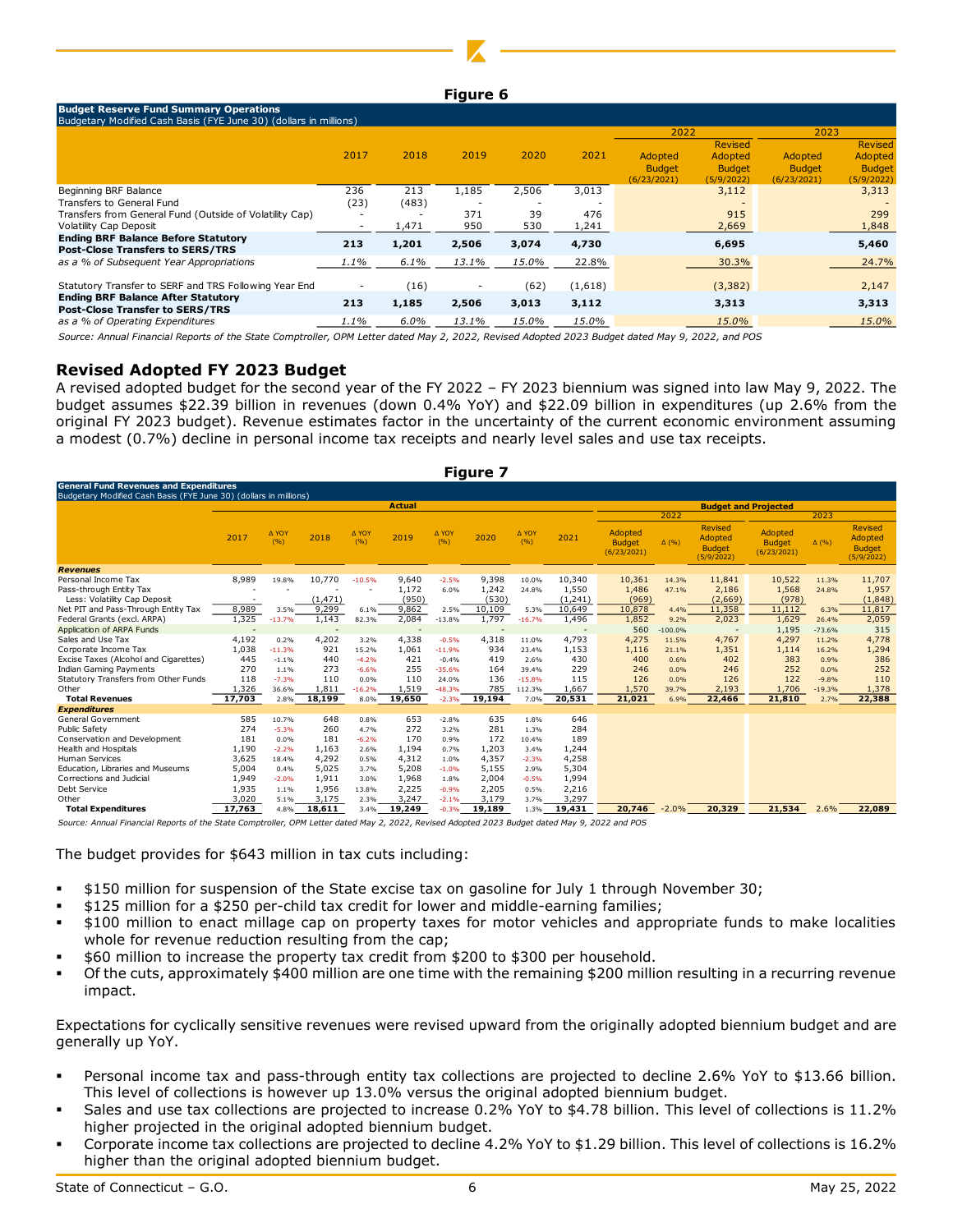New spending initiatives include:

- Continuation of the ongoing suspension of bus fares on all public buses through December;
- \$100 million in new investments in childcare;
- \$97 million in new K-12 spending;
- \$55 million in new affordable housing and programs to address homelessness;
- \$158 million for COVID-19 preparedness including testing, kits, and state agency expenses.

#### **FY 2021 Audited GAAP Results**

Audited financial results from the State's FY 2021 ACFR confirm the trend of strong general fund financial performance through FY 2021 despite the pandemic. The State spent down its remaining \$1.32 billion allocation CARES Act Funds in FY 2021 but did not tap ARPA Act funds within that operating year. General fund revenues increased \$2.93 billion (14.6%) YoY.

|                                                                   | Figure 8 |         |              |                |         |
|-------------------------------------------------------------------|----------|---------|--------------|----------------|---------|
| <b>General Fund Summary Statement of Income and Balance Sheet</b> |          |         |              |                |         |
| FYE June 30 (Audited, GAAP Basis) (dollars in millions)           | 2017     | 2018    | 2019         | 2020           | 2021    |
| <b>Statement of Income</b>                                        |          |         |              |                |         |
| Revenues                                                          | 18,502   | 20,663  | 20,776       | 20,062         | 22,990  |
| Expenditures                                                      | 17,138   | 18,077  | 18,358       | 18,726         | 20,710  |
| Excess (Deficiency) of Rev. Over Exp.                             | 1,364    | 2,586   | 2,418        | 1,336          | 2,280   |
| Other Financing Sources (Uses)                                    | (1,243)  | (940)   | (1, 451)     | (1, 166)       | (1,290) |
| <b>Net Change in Fund Balance</b>                                 | 121      | 1,646   | 968          | 170            | 990     |
| Fund Balance (Deficit) - Beginning                                | (614)    | (494)   | 1,151        | 2,121          | 2,293   |
| Change in Reserve for Inventories                                 | (1)      | (0)     | 2            | 2              | 4       |
| Fund Balance (Deficit) - Ending                                   | (494)    | 1,151   | 2,121        | 2,293          | 3,287   |
| <b>Balance Sheet</b>                                              |          |         |              |                |         |
| <b>Assets</b>                                                     |          |         |              |                |         |
| Cash and Cash Equivalents                                         |          | 481     | 1,927        | 1,078          | 4,779   |
| Taxes Receivable, Net                                             | 1,381    | 1,801   | 1,781        | 3,081          | 2,313   |
| All Other                                                         | 543      | 1,041   | 709          | 742            | 1,009   |
| <b>Total Assets</b>                                               | 1,924    | 3,323   | 4,417        | 4,901          | 8,102   |
| <b>Liabilities</b>                                                |          |         |              |                |         |
| Accounts Payable and Accrued Liabilities                          | 350      | 373     | 358          | 596            | 453     |
| Due to Other Funds                                                | 356      | 84      | 75           | 84             | 1,701   |
| All Other                                                         | 1,062    | 1,030   | 1,049        | 1,151          | 1,389   |
| <b>Total Liabilities</b>                                          | 1,768    | 1,487   | 1,482        | 1,831          | 3,543   |
| Deferred Inflows of Resources                                     | 650      | 685     | 814          | 777            | 1,272   |
| <b>Fund Balances</b>                                              |          |         |              |                |         |
| Nonspendable                                                      | 54       | 56      | 62           | 69             | 77      |
| Committed for:                                                    |          |         |              |                |         |
| <b>Continuing Appropriations</b>                                  | 60       | 134     | 165          | 139            | 758     |
| <b>Budget Reserve Fund</b>                                        | 213      | 1,201   | 2,506        | 3,013          | 3,112   |
| <b>Future Budget Years</b>                                        |          |         |              |                |         |
| Assigned to Surplus Transfer<br>Unassigned                        | (821)    | (241)   | 160<br>(771) | 144<br>(1,072) | (661)   |
| Fund Balance (Deficit) - Ending                                   | (494)    | 1,151   | 2,121        | 2,293          | 3,287   |
|                                                                   |          |         |              |                |         |
| Budget Reserve Fund as a % of Expenditures                        | 1.2%     | 6.6%    | 13.6%        | 16.1%          | 15.0%   |
| Unassigned Fund Balance as a % of Expenditures                    | $-4.8%$  | $-1.3%$ | $-4.2%$      | $-5.7%$        | $-3.2%$ |
| Total Fund Balance as a % of Expenditures                         | $-2.9%$  | 6.4%    | 11.6%        | 12.2%          | 15.9%   |

*Source: State of Connecticut ACFRs FY 2017 to FY 2021*

#### **Liquidity Position**

The common cash pool represents the State's operating cash and includes the BRF. Available cash includes bond funds and other balances which can be made available to the common cash pool through temporary transfers under long established State practice. The State's level of cash in the common cash pool at a given point in the fiscal year reflects the seasonality of cash flow. The level of total available cash is impacted both by the rate of bond issuance and the rate of spending from those bond funds. The State has no plans to issue cash flow notes.

| Figure 9                                                                                     |         |         |         |         |          |           |  |  |  |
|----------------------------------------------------------------------------------------------|---------|---------|---------|---------|----------|-----------|--|--|--|
| Available Cash Balance                                                                       |         |         |         |         |          |           |  |  |  |
| FYE June 30 (dollars in millions)                                                            |         |         |         |         |          |           |  |  |  |
|                                                                                              | 2017    | 2018    | 2019    | 2020    | 2021     | 3/26/2022 |  |  |  |
| Common Cash Pool                                                                             | \$1,101 | \$1,871 | \$3,558 | \$4,353 | \$9,964  | \$10,542  |  |  |  |
| Total Available Cash                                                                         | \$2,657 | \$3,399 | \$4,827 | \$5,725 | \$11,551 | \$12,689  |  |  |  |
| Source: State of Connecticut Treasurer's Office   Treasurer's Cash and Debt Monthly Reports. |         |         |         |         |          |           |  |  |  |